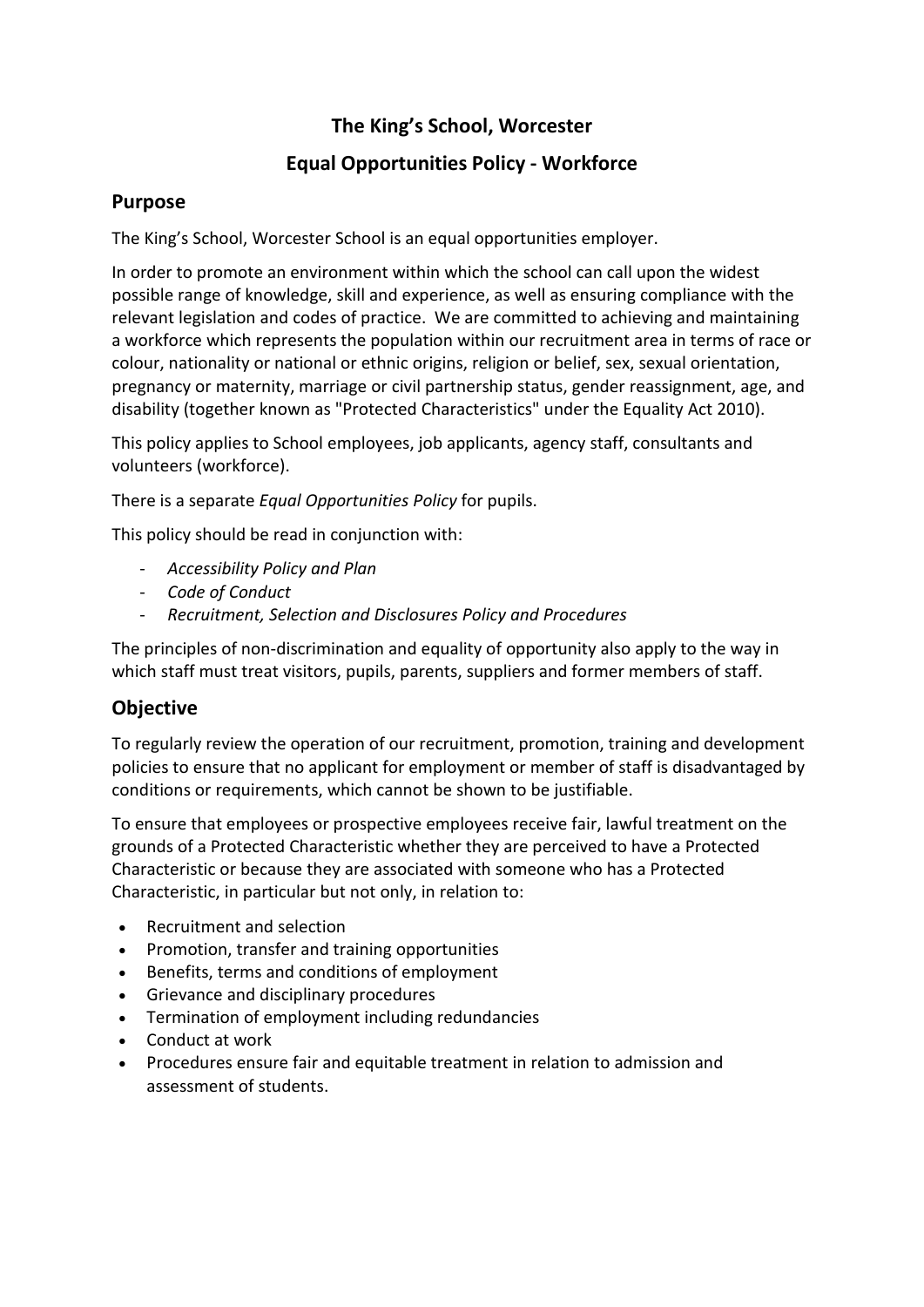## **Implementation**

The Governors have overall responsibility for the effective operation of this policy and for ensuring compliance with the relevant statutory framework prohibiting discrimination. The Governors have delegated day to day responsibility for operating the policy and its ensuing maintenance and review to the Bursar. Those working at a management level have a specific responsibility to set an appropriate standard of behaviour, to lead by example and to ensure that those they manage adhere to the policy and promote the aims and objectives of the School with regard to equal opportunities. All members of staff are responsible for the success of this policy and must ensure that they familiarise themselves with the policy and act in accordance with its aims and objectives.

The School with the assistance of the staff will:

- Break down any barriers to equality of opportunity which may prevent staff members realising their full potential or accessing benefit
- Advertise vacancies and ensure job selection criteria are appropriate for the job
- Promptly and fully investigate all complaints of discrimination and harassment, taking appropriate action where necessary.
- Ensure that all members of staff are fully informed and aware of this Policy
- Monitor the composition of the School and the effects of its recruitment practices
- Review existing procedures to ensure they are not discriminatory in their operation
- Ensure language used in official communication reflects the letter and spirit of the policy

# **Recruitment and Selection**

The staffing process is governed by the school's principles of non-discrimination and is designed to achieve the best match between, on the one hand, the individual's knowledge and skills, experience and character and, on the other hand, the requirements of the vacant post, recognising the need for flexibility to respond to changing conditions.

- The capability of the individual to perform in the position will be the major selection criterion but the ability both to work with others and to be trained, coupled with individual potential will be taken into account
- All applicants will be dealt with courteously and as expeditiously as possible
- Carefully selected and validated skills tests may be used as part of the selection process
- Appointments will be confirmed on receipt of satisfactory references and DBS checks/ prohibition orders and/or medical report and/or satisfactory completion of a probationary period

# **Disability**

If employees have or develop a disability during the course of their employment, the school will provide support as appropriate.

A disability will not of itself justify the non-recruitment of an applicant for a position at the School. Such reasonable adjustments to the application procedures shall be made as are required to ensure that applicants are not disadvantaged because of their disability. For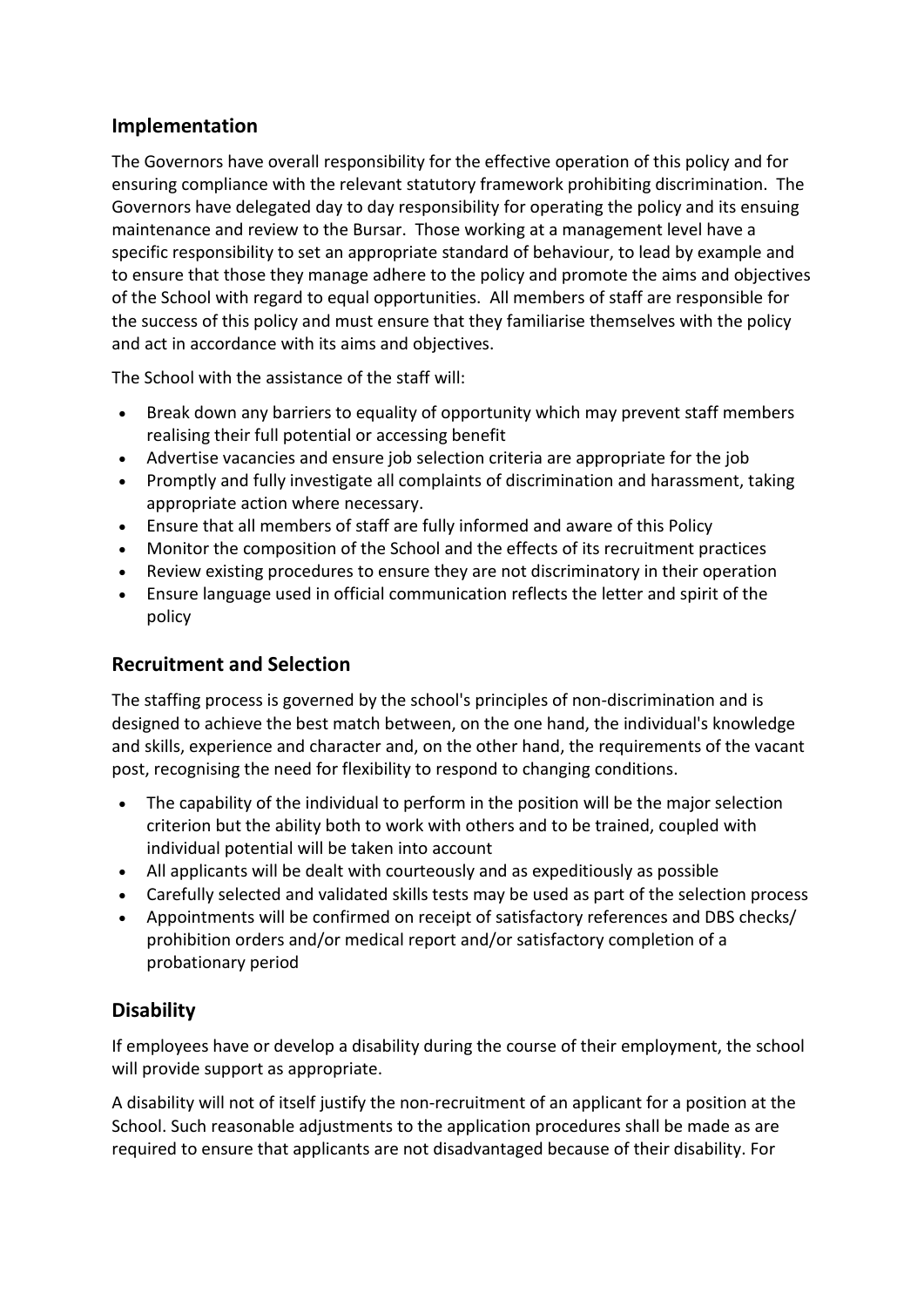example, where written tests are used, alternative arrangements will be made for visually impaired applicants.

If an employee experiences difficulties at work because of their disability, they may wish to contact Human Resources to discuss any reasonable adjustments that would help overcome or minimise the difficulty. Human Resources may consult with the Health and Safety Advisor and/or seek an occupational health assessment about possible adjustments. The employee may be required to give their consent to a report being produced about their state of health and ability to perform their duties. We will consider the matter carefully and try to accommodate the employee's needs within reason. If we consider a particular adjustment would not be reasonable we will explain our reasons and try to find an alternative solution where possible. Once an adjustment has been made its operation may need to be reviewed at agreed intervals, to assess its continuing effectiveness.

The School will make such adjustments to work arrangements or School premises as are reasonable to enable a staff member to carry out his or her duties. This will include, but is not limited to, consideration of the provision of specialist equipment, job redesign, and flexible hours.

Where during the course of their employment a member of staff recognises their need for a reasonable adjustment to be made to work arrangements or School premises, he or she should discuss this requirement with Human Resources.

## **Dignity at Work**

The Employee should not engage in any behaviour or conduct which may amount to harassment of another person at work. Harassment of any kind is regarded as a disciplinary offence and in serious instances may lead to dismissal.

Harassment may take the form of unwanted conduct which is related to a relevant Protected Characteristic, which is perceived as affecting an employee's dignity at work. It may also take the form of unwanted conduct towards someone based on their appearance or other personal characteristics, which is perceived as affecting their dignity at work. It is not only unwanted physical contact, assault or propositions; it includes suggestive remarks or gestures, pin-ups, graffiti, offensive comments, jokes and banter. Harassment may include bullying, intimidating behaviour, persistent teasing or constant unfounded criticism of the performance of work tasks, unfair allocation of work and responsibilities, or exclusion from normal work place conversation. It may be directed towards one individual or a group. A single incident can amount to harassment if sufficiently grave.

#### **Procedure**

• If the employee considers that they have been the recipient of unwanted conduct amounting to harassment, it is open to them to try to resolve the problem informally with the other person, either face to face or in writing or if appropriate with their line manager or HR. If this is not appropriate or has not been successful, the employee may raise a grievance in accordance with the procedure in the Employment Handbook. All such grievances will be dealt with sensitively and in confidence as far as reasonably practicable to progress the complaint.